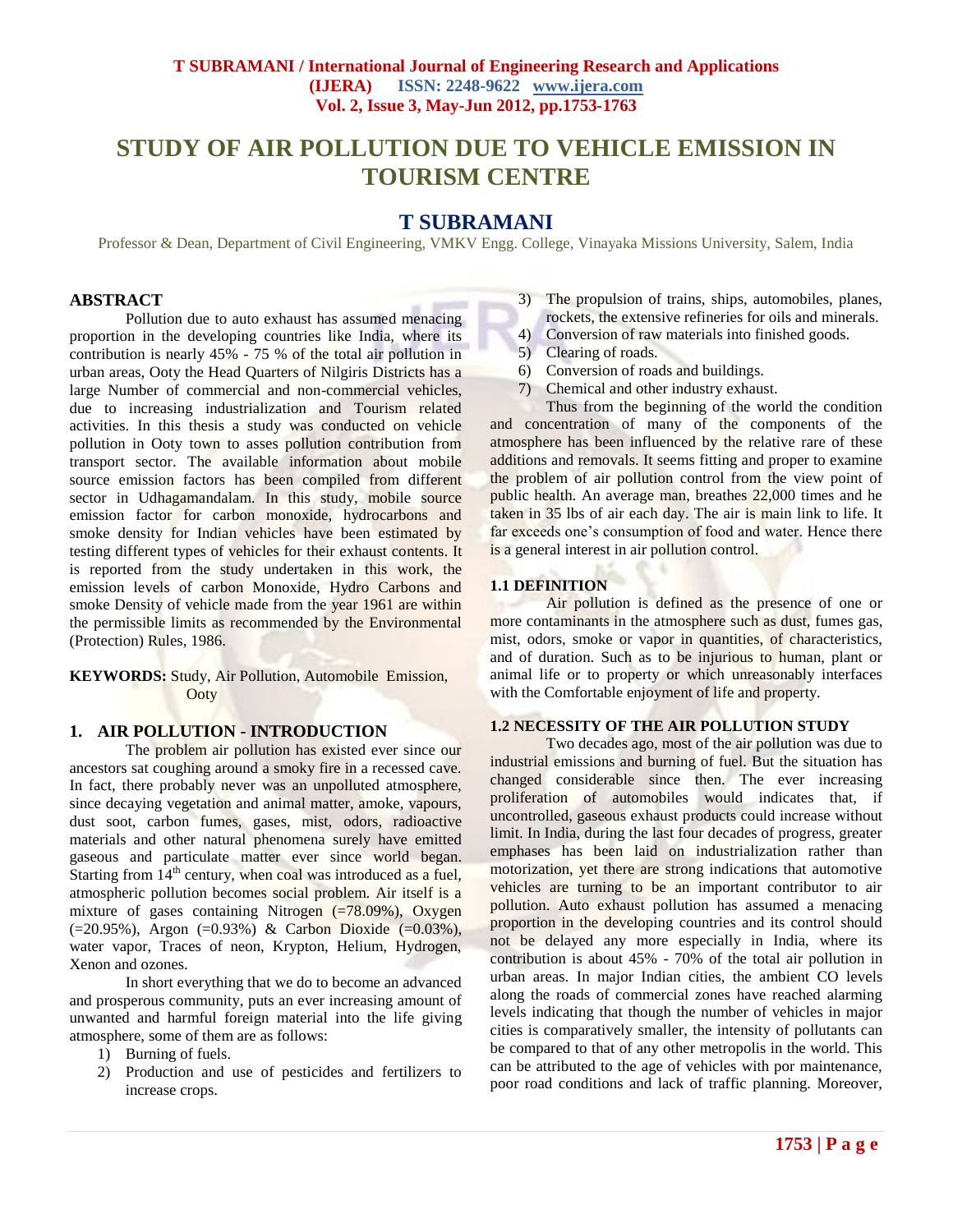AS DE

the automobiles leave the emission at the at the ground level resulting in greater impact on the air quality.

# **1.3 SOURCES OF AIR POLLUTION**

Table.1 gives the picture of different polluters and their emissions.

#### **TABLE.1 DIFFERENT POLLUTERS AND THEIR EMISSIONS**

| Type                                 | Category                                                          | <b>Examples</b>                                                                                    | Important<br>Pollutants                                                                                            |
|--------------------------------------|-------------------------------------------------------------------|----------------------------------------------------------------------------------------------------|--------------------------------------------------------------------------------------------------------------------|
| 1. Combustion                        | Fuel burning<br>Transportation.                                   | Domestic<br>burning, thermal<br>power plants, cars<br>trucks and<br>railways                       | Sulphur and<br>Nitrogen oxide,<br>carbon monoxide,<br>nitrogen oxide lead<br>smoke organic<br>vapors, odors, etc., |
|                                      | Refuse<br>Burning                                                 | Open burning<br>dumps                                                                              | Fly ash and<br>particulate                                                                                         |
| 2. Manufacturing<br>Process          | Chemical<br>Plants                                                | Petroleum<br>refineries,<br>Fertilizers,<br>cement, paper<br>mills, ceramic,<br>and clay products. | Hydrogen sulphide,<br>sulphur oxide,<br>fluorides, odours,<br>organic vapours<br>and dusts.                        |
|                                      | Metallurgical<br>Plants                                           | Aluminium<br>Refineries, Steel<br>Plants                                                           | Metal flumes (PH<br>and Zn), fluoxides<br>and particulate                                                          |
|                                      | Water recovery                                                    | Scrap metal<br>yards, rendering<br>plants                                                          | Smoke, Soot,<br>odours, Organic<br>vapours, metal<br>flumes.                                                       |
| 3. Agricultural<br><b>Activities</b> | Crop Spraying                                                     | Pest and weed<br>control                                                                           | Organic<br>phosphates,<br>chlorinated<br>Hydrocarbons                                                              |
|                                      | Field Burning                                                     | Burning of refuse<br>firewood                                                                      | Smoke, fly ash,<br>soot, sulphur<br>oxides, particulates<br>and organic<br>vapours.                                |
| 4. Solvent Usage                     | Spray painting<br>Solvent<br>Extractions,<br>solv ent<br>cleaning | Furniture and<br>appliances<br>finishing dycing<br>painting, Dry<br>cleaning,<br>degreasing etc.,  | Hydrocarbon and<br>tother organic<br>vapours.                                                                      |
| 5. Nuclear<br>Energy<br>Programmes   | Fuel<br>fabrication                                               | Gaseous<br>diffusion,<br>crushing, grinding                                                        | Flurodes, uranium<br>and beryllium dust<br>and other<br>particulates                                               |
|                                      | Nuclear device<br>testing                                         | Bomb explosions                                                                                    | Radioactive fall<br>out, sr=90 C-14<br>etc.,                                                                       |

Table.2 gives the picture of the composition of clean, dry air, Many of the compounds which acts as pollutants are minor constituents of clean air, that is  $No_2$ ,  $O_3$ ,  $SO_2$ ,  $CO$  and NH3, Though their concentrations are very low in unpolluted air, under polluted conditions they are greatly increased and Table.3 gives the estimated percentage emission of major pollutants from different sources.

**1.4 MASS AND LIFETIME OF ATMOSPHERIC CONSTITUENTS** 

The mass and lifetime of selected atmospheric constituents such as  $N_2$ ,  $O_2$ ,  $CO_2$ ,  $CO$ ,  $NO_3$ ,  $CH_4$  particulate matter and  $SO<sub>2</sub>$  are tabulated in Table. 4

# **TABLE.2 COMPOSITIONS OF CLEAN, DRY AIR**

|                  | CONTENT               |             |  |  |
|------------------|-----------------------|-------------|--|--|
| COMPONENT        | % BY<br><b>VOLUME</b> | PPM         |  |  |
| Nitrogen         | 78.09                 | 7.80,910.00 |  |  |
| Oxygen           | 20.94                 | 2,09,400.00 |  |  |
| Argon            | 0.93                  | 9,300.00    |  |  |
| Carbon – dioxide | 0.0318                | 318.00      |  |  |
| Neon             | 0.0018                | 18.00       |  |  |
| Helium           | 0.00052               | 5.20        |  |  |
| Krypton          | 0.0001                | 1.00        |  |  |
| Xenon            | 0.000008              | 0.08        |  |  |
| Nitrous oxide    | 0.000025              | 0.25        |  |  |
| Hydrogen         | 0.00005               | 0.50        |  |  |
| Methane          | 0.00015               | 1.50        |  |  |
| Nitrogen Oxide   | 0.0000001             | $_{0.001}$  |  |  |
| Ozone            | 0.000002              | 0.02        |  |  |
| Sulfur Dioxide   | 0.00000002            | 0.0002      |  |  |
| Carbon Monoxide  | 0.00001               | 0.10        |  |  |
| Ammonia          | 0.000001              | 0.01        |  |  |

#### **TABLE.3 .ESTIMATE PERCENTAGE EMISSION (BY WEIGHT) OF MAJOR POLLUTANTS FROM DIFFERENT SOURCES**

| Source                                         | Particulates            | Sulpher<br>oxides | Carbon<br>Monoxides     | Nitrogen<br>Oxides | Hydro<br>carbons |
|------------------------------------------------|-------------------------|-------------------|-------------------------|--------------------|------------------|
| Transportation                                 | 4.3                     | 2.4               | 63.8                    | 39.3               | 51.9             |
| Motor                                          |                         |                   |                         |                    |                  |
| vehicles                                       | 2.8                     | 0.9               | 59.2                    | 34.9               | 48.8             |
| Gasline                                        | $\overline{1.8}$        | 0.6               | 59.0                    | 32.0               | 47.5             |
| Diesel                                         | 1.0                     | 0.3               | 0.2                     | 2.9                | 1.3              |
| Aircraft                                       | $\overline{\mathbf{N}}$ | N                 | 2.4                     | N                  | 0.9              |
| Railroads                                      | 0.7                     | 0.3               | 0.1                     | 1.9                | 0.9              |
| Vessels                                        | 0.4                     | 0.9               | 0.3                     | 1.0                | 0.3              |
| Non-highway<br>use of Motor<br>fuels           | 0.4                     | 0.3               | 1.8                     | 1.5                | 1.0              |
| Coal                                           | 29.0                    | 60.5              | 0.8                     | 19.4               | 0.6              |
| Fuel<br>combustion in<br>stationary<br>sources | 31.4                    | 73.5              | 1.9                     | 48.5               | 2.2              |
| Fuel Oil                                       | 1.0                     | 1.2               | 0.1                     | 4.8                | 0.3              |
| Natural Gas                                    | 0.7                     | 11.8              | $\overline{\mathbf{N}}$ | 23.3               | N                |
| Wood                                           | 0.7                     | N                 | 1.0                     | 1.0                | 1.3              |
| Industries<br>Processes                        | 26.5                    | 22.0              | 9.6                     | 0.1                | 14.4             |
| Solid Waste<br>Disposal                        | 3.9                     | 0.3               | 7.8                     | 2.9                | 5.0              |
| Miscellaneous                                  | 33.9                    | 1.8               | 16.9                    | 8.3                | 26.5             |
| Forest Fires                                   | 23.7                    | N                 | $\overline{7.2}$        | $\overline{5.8}$   | 6.9              |
| Structural<br>Fires                            | 0.4                     | N                 | 0.2                     | N                  | 0.3              |
| Coalrefuse<br>Burning                          | 1.4                     | 1.8               | 1.2                     | 1.0                | 0.6              |
| Agricultural<br>Burning                        | 8.4                     | N                 | 8.3                     | 1.5                | 5.3              |
| Organic<br>Solvent<br>evaporations             | N                       | N                 | N                       | N                  | 13.4             |
| Total                                          | 100                     | 100               | 100                     | 100                | 100              |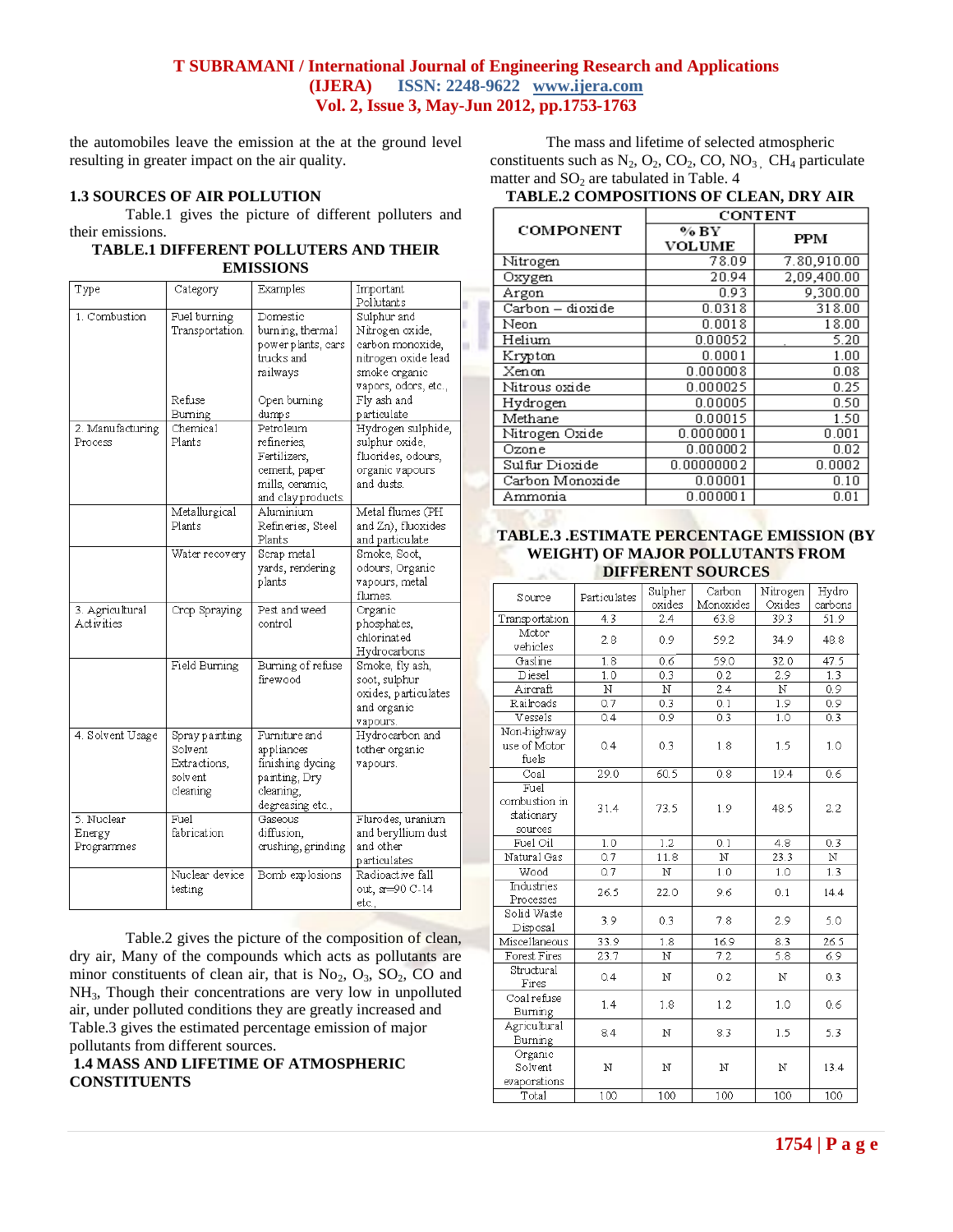## **TABLE. 4 THE MASS AND LIFETIME OF SELECTED ATMOSPHERIC CONSTITUENTS**

| Constituent              | Lifetime | Mass $(Tons X 10^{15})$ |  |
|--------------------------|----------|-------------------------|--|
| Ν2                       | Years    | 4.25                    |  |
| $\frac{1}{2}$            | Years    | 1.3                     |  |
| $\overline{{\rm co_2}}$  | Years    | 28                      |  |
| CС                       | Years    | 0.6                     |  |
| NQ,                      | Days     | 0.009                   |  |
| CH <sub>4</sub>          | Years    |                         |  |
| Particulate matter       | Days to  | 15.5                    |  |
|                          | Years    |                         |  |
| $\overline{\text{So}}_2$ | Days     | በ 25                    |  |

# **1.5 CLASSIFICATION OF AIR POLLUTANTS**

#### **1.5.1 Aerosols**

A dispersion of solid or liquid particles of microscopic size in gaseous media, such as smoke, fog or mist

#### **1.5.2 Smog**

As the word suggested, it represents the combination of smoke and fog.

#### **Two kinds of Smog**

- (1) Particularly in places where coal is the principal fuel, smog covers the areas at nights or cold days when the temperature is below about 10ºC and calm meteorological condition exist. The main constituents of such a smog are sulphus compounds, smoke and fly ash, With prolonged and serious exposures it may results in high mortality rates.
- (2) The other type of smog is the photo-chemical amog which usually arises in big metropolitan cities which are highly motorized and where afverse meteorological conditions do not permit free flow of air. It is now recognized that this smog is caused by the interaction of some olefin hydrocarbons and oxidants under the influence of folar radiation, giving rise the peroxynitrate.

The main constituent of this type of smog are nitrogen oxides, peroxy nitrates, hydrocarbons, carbon monoxide and ozone. It reduced visibility, cause eye irritation and vegetation damage.

#### **1.5.3 Smoke**

Finely divided aerosol particles from incomplete combustion, consists mainly of carbon and other combustible material. It creates odour and dirt problem. Depending on the native of fuel and the efficiency of combustion, various volatile gases and other acids may accompany control of smoke usually finds a balance between the selection of fuel for burning qualities and improved combustion devices. Highly unsaturated hydrocarbons of the olefin and diolefin families as well as aromatics are removed from fuels by treating with sulfuric acid, clay, hydrogen, sulfur dioxide to improve burning qualities.

#### **1.5.4 Industrials Dust**

Overall, the effect of industrialization has been to increase the solid dust contact of the atmosphere. Sources range from major emissions such as dust in vent gases from combustion and processing operation down to minor ones such as rubber dust and tobacco aerosols, commonly called smoke. In general, a particle 10 micron or less in diameter will be suspended in air and tend to act in accordance with gas laws. The largest sources of industrial dust are combustion process.

## **1.5.4 Dust**

A term loosely applied to solid particles predominantly large their colloidal, and capable of temporary suspension in air or other gases. Dusts do not tend to flocculate except under electrostatic forces. They do not diffuse, but settle sunder the influence of gravity.

#### **1.5.5 Droplet**

A small liquid particles of such size and sensity as to fall under still conditions, but which may remain suspended under turbulent conditions.

#### **1.5.6 Fly Ash**

The finely divided particles of ash entrained in flue gases arising from the combustion of fuel. The particles of ash may contain incomplete burnt fuel.

#### **1.5.7 Fog**

A term applied to visible aerosols in which the disperses phase is liquid. Formation by condensation is usually implied.

## **1.5.8 Fume**

Properly, the solid particles generated by condensation from the gaseous state, generally after volatilization from melted substances, and often accompanied by a chemical reaction such as oxidation.

#### **1.5.9 Particulate Matter**

Existing in the form of minute particles either solid or liquid.

## **1.6 POLLUTANTS OF SPARK IGNITION ENGINES AND ITS EFFECTS**

Two invisible automobile emissions, hydro carbon and oxide of nitrogen reset together in the presence of sunlight to form oxidant such as ozone a principal ingredients of Loss Angles "Smog"

The pollutants now known to be caused by each type of Ignition Engines emission are listed below.

#### **1.6.1 Hydrocarbon**

The aromatics, napthenes, olefins and parafins constitute the hydrocarbons that originate from numerous sources. The most predominant sources being the unburnt or partially burnt gasoline. Hydrocarbons are known to ne a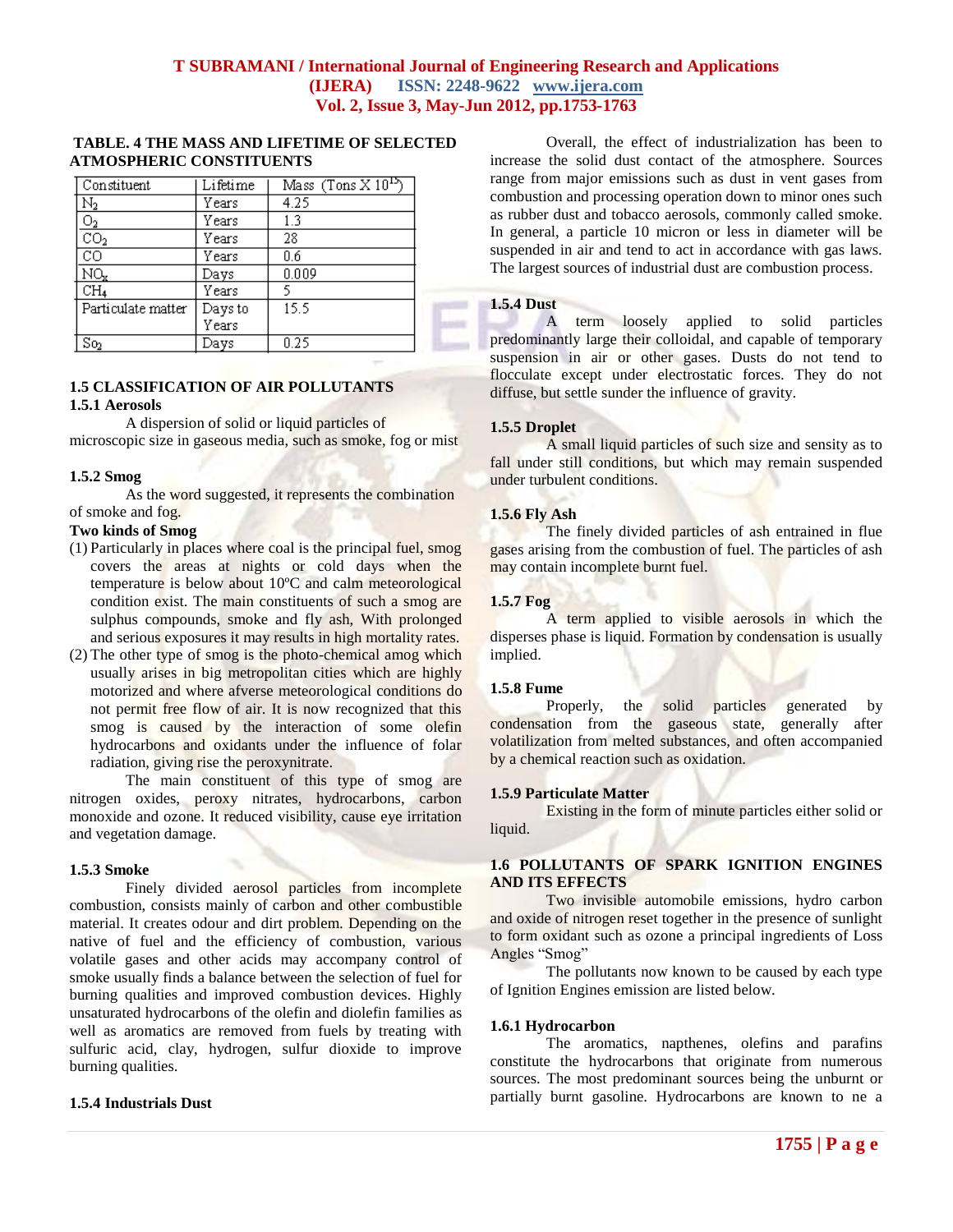participant in photochemical smog and suspected as a contribute to odour. Smog has been inferred that the nature and concentration of organic vapour of an atmosphere are among the prime determinants of its sensory quality of freshness. Thus it seems that natural events contribute significantly to air quality as hydrocarbons are concerned.

Methane is the largest single source. It is evalued primarily from bacterial decomposition which as a source seems relatively stable with time. Vegetation also contributes the hydrocarbons to the atmosphere. The automobile is the biggest single contribute to man caused hydrocarbon pollution, although the contribution of incinerators is large. Nitrogen dioxide and hydrocarbons are equally important in the photochemical formation of ozone concentrations and that the amount of ozone formed has been found to be proportionate to the product of nitrogen dioxide and hydrocarbon concentratins. Ozone may characterized photochemical smog but the eye irritation and reduced are objectionable for public health.

#### **1.6.2 Carbon monoxide**

Apart from  $CO<sub>2</sub>$ ,  $CO$  is the most abundant and widely distributed pollutant. Very little CO is due to natural events almost all is from man caused events. Approximately 90% of man caused CO is from automobiles. However, some carbon monoxide comes from natural events such as marsh gas, coal gas mines, seed germination, injured vegetation, forest etc., Carbon monoxide is odour-less and colour less gas. From health point of view CO is dangerous because it has a strong affinity for combining with the hemoglobin of the blood. Hence the hemoglobin available to carry the oxyzen to body tissues is reduced. It is possible, however that the level of CO that weare reached in the streets may affect some specially susceptible persons, such as those already suffering from a disease associated with a decrease of oxygen carrying capacity of the blood or those suffering from cardio respiratory disease. Concentration in ignition is as high as 75 ppm for period of at least 5 minutes with a medium of 60 ppm are found. The California department of public health indicated that exposure of 30 ppm for 8 hours may be as serious risk to the health of sensitive people. In addition many people when smoking, voluntarily expose themselves to levels of many orders higher than those under discussion.

#### **1.6.3 Carbon Dioxide**

 $CO<sub>2</sub>$  is not normally considered as a pollutant. It is essential for plant life. The primary source of  $CO<sub>2</sub>$  from natural events is organic material, although respiration amounts are large and will increase as the population increase. Combustion is the primary source of man caused  $CO<sub>2</sub>$  and that the natural and man caused amounts are of the same order of magnitude. One big absorbing source is of course photosynthesis by ocean could sold some 50 times the amount of the  $CO<sub>2</sub>$  in the atmosphere.

#### **1.6.4 Oxides of Nitrogen**

In addition of molecular nitrogen found in the air, nitrogen is present as NO,  $NO_2$ ,  $NO_3$ ,  $N_2O_2$ ,  $N_2O_4$ ,  $N_2O_5$  etc., However of all these compounds the only pollutants that are significantly man caused are NO and  $NO<sub>2</sub>$ . It should be realized however, that these two oxides of nitrogen represent only a small fraction of the total circulation of Nitrogen compounds. For example, the mass rates of  $NH<sub>3</sub>$  circulation are some 10 times of the two oxides of nitrogen. Nitric oxide is found at high combustion temperatures with the exact amount primarily, dependent upon the temperatures, oxygen concentration and time. In the atmosphere nitric oxide reacts with oxygen and is rapidly converted to nitrogen dioxide. This reaction can be greatly accelerated by the presence of sunlight and organic materials in the air.

Most atmospheric characteristic of oxides of nitrogen dioxide and designate the combinations as  $NO<sub>x</sub>$ . In addition to causing a reduction in atmosphere visibility nitrogen dioxide also has an affinity for hemoglobin, however because it forms acid in the lungs, it is considerably more basic than carbon monoxide for the same concentration.

#### **1.6.5 Sulphur Dioxide**

Atmospheric sulfur is primarily in these forms,  $SO_2$ ,  $H<sub>2</sub>S$  and sulphates.  $H<sub>2</sub>S$  is evalued primarily from natural sources.  $SO<sub>2</sub>$  comes primarily from man caused events, the sulphates come primarily from sea spray and from oxidation of  $SO_2$ . It is estimated that  $70\%$  of  $SO_2$  comes from the combination of coal. It is clear that mass rates are high with respect to the mass in the atmosphere.

With regard to health, a concentration of 0.6 ppm will produce no detectable response in healthy human, most people can detect 5 ppm and find 10 ppm quite unpleasant. The situation is further complicated by the interaction and increased toxity in so far as health is concerned when sulfur dioxide, high air temperature, high air humidity, aerosols, etc are simultaneously present.

#### **1.6.6 Lead**

Concern with atmosphere lead arises primarily from its use as a gasoline additive, test have shown fairly conclusively that lead concentration in the atmosphere below traffic density patterns. The reason shows that approximately 70% of the lad used in car is emitted from the tall pipe with 30% setting almost immediately to the ground and the 40% becoming air burns and causing deflects. The lead appears in the exhaust as PbCI. The particle size of the discharge lead compound various from those of less than 0.01 micron to those of many millimeters.

The air burns lead is small in mass in comparison with that taken in via food and water, but that a higher percentage of the airborne lead reaches the blood.

#### **1.7 EFFECTS OF AIRPOLLUTION**

 Table5. Shows that health effects of airpollution,Table.6. Shows that effects of airpollution on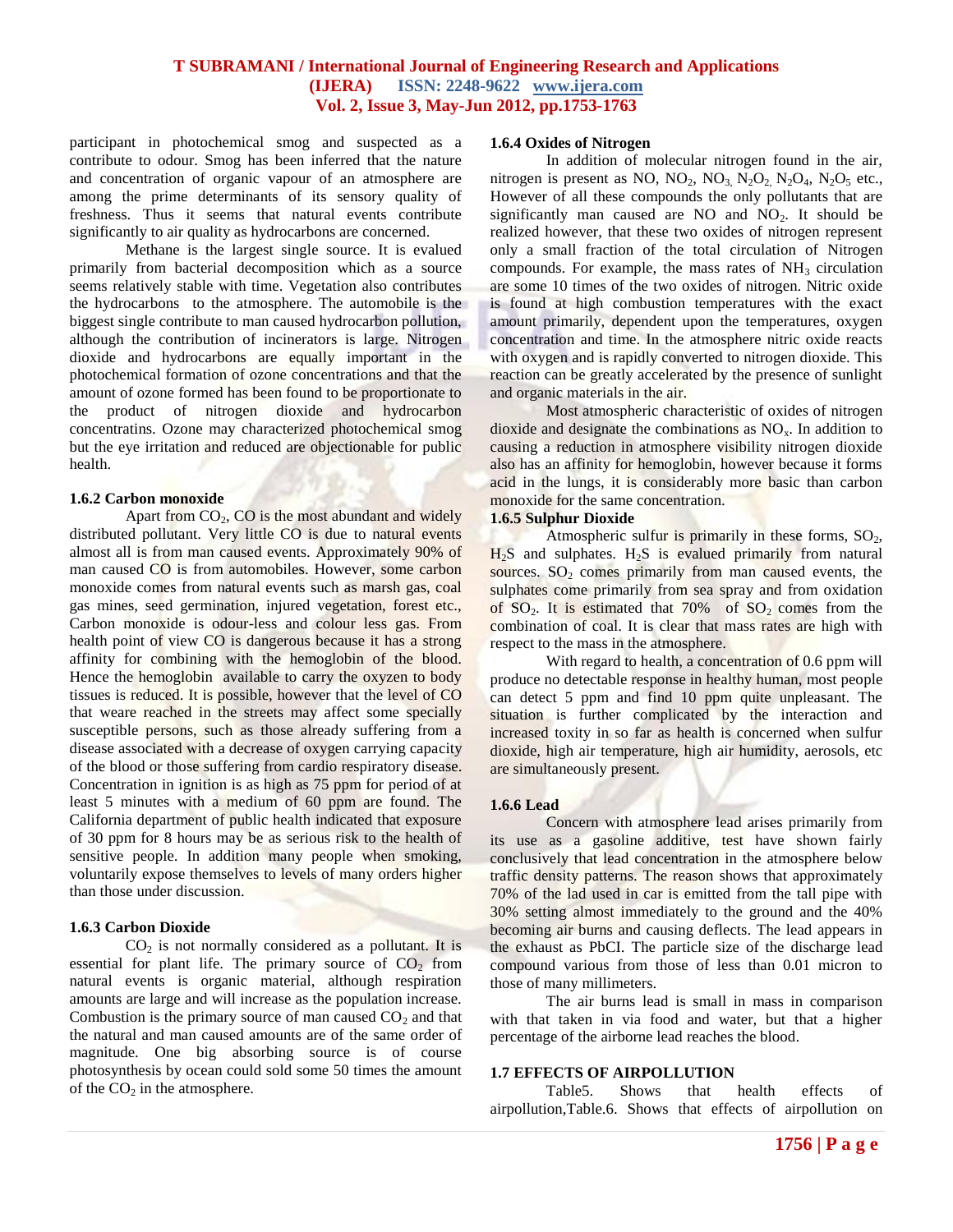various materials & Table.7. Shows that effects of pollutants on plants

## **1.8 SOURCES OF POLLTANTS FROM SPARK IGNITION ENGINES**

Automobile contribute about 60% of the total mass of air pollutants. This is shown in the Table 8.

| POLLUTANT                                | SHORT<br>TERM<br><b>HE ALTH</b><br><b>EFFECTS</b>             | <b>LONG TERM</b><br><b>HE ALTH</b><br><b>EFFE CT S</b>                                        |  |
|------------------------------------------|---------------------------------------------------------------|-----------------------------------------------------------------------------------------------|--|
| Oxidant (Ozone<br>and other)             | Difficulty<br>in<br>breathing,<br>chest tightness<br>coughing | Impaired<br>lung<br>function, increased<br>susceptibility<br>to.<br>respiratory<br>infection. |  |
| Total suspended<br>particulate<br>matter | Increased<br>susceptibility<br>other l<br>t.n<br>pollutants.  | Many components<br>of TSP are toxic<br>and contribute to<br>silicosis                         |  |
| Sulphate<br>particles                    | Increased<br>asthma attacks .                                 | Reduced<br>lung<br>function<br>when<br>oxidant is also<br>present.                            |  |
| Nitrogen<br>Dioxide                      | Similar<br>to<br>ozone but<br>at<br>higher<br>concentrations. | Increased<br>susceptibility<br>to.<br>respiratory<br>infection.                               |  |

## **TABLE 6. EFFECTS OF AIRPOLLUTION ON VARIOUS MATERIALS**

| MATERIAL     | POLLUTANT                   | <b>EFFE CTS</b>     |
|--------------|-----------------------------|---------------------|
| Metals       | SO <sub>2</sub> Acid Gases  | Corrosion, spoilage |
|              |                             | of surface, loss of |
|              |                             | metal, tarni shing. |
| Building     | $SO2$ acid gases,           | Discoloration,      |
| Material     | particulates                | leaching            |
| Paint        | $SO2$ , H2S,                | Discoloration       |
|              | Particulates                |                     |
| Textiles and | SO <sub>2</sub> Acid gases, | Deterioration,      |
| textile Dyes | NO <sub>2</sub> , Ozones    | reduced tensile     |
|              |                             | strength and fading |
| Rubber       | Oxidants,                   | Cracking,           |
|              | Ozone                       | Weathering          |
| Leather      | SO <sub>2</sub> Acid gases  | Disintegration,     |
|              |                             | powered surface     |
| Paper        | SO <sub>2</sub> Acid gases  | Embrittlement       |
| Ceramics     | Acid Gases                  | Change in surface   |
|              |                             | appearance          |

## **1.8.1 Sources of Hydrocarbons**

There are four possible sources of pollutants in the case of automobiles. These are listed below.

- 1. The Engine Exhaust
- 2. Crank Case Vent
- 3. The Carburetor
- 4. Fuel Tank

The two latter sources can contribute only evaporated fuel and it amount 5 to only 15% of the total unburnt hydrocarbon, emission from motor vehicles. Hence the more complex and

# **TABLE.7. SHOWS THAT EFFECTS OF POLLUTANTS ON PLANTS**

| Pollutant       | Dose                     | Effect                                                                     | Special Cases                                                                   |
|-----------------|--------------------------|----------------------------------------------------------------------------|---------------------------------------------------------------------------------|
| Ozone           | Mild                     | Flecks on<br>upper surface.<br>premature<br>aging,<br>suppressed<br>growth | 0.06 ppm for 3-4<br>Hr damages<br>alfalfa white pine.                           |
|                 | Severe                   | Collapse of<br>leaf, necrosis<br>and bleaching                             |                                                                                 |
| $\mathrm{SO}_2$ | Mild                     | Intervenial<br>chloride<br>bleaching of<br>leaves                          | 1 ppm for<br>fumigation times<br>cause damage to<br>alfalfa, cotton,<br>barley. |
|                 | Severe                   | Necrosis in<br>intervenial<br>areasand<br>skeleronized<br>leaves           |                                                                                 |
| Ethylene        | Mild                     | Epinasty, leaf<br>abscission                                               | $0.100$ ppm for<br>several hours<br>affected tomatoes<br>and pepper lants.      |
| NO <sub>2</sub> | Mild                     | Suppressed<br>growth leaf<br>bleaching                                     | 0.5 ppm for 10.12<br>days suppressed<br>growth on<br>tomatoes                   |
| Fluorides       | Cumula<br>tive<br>effect | Necrosis at<br>leaftip                                                     |                                                                                 |

## **TABLE.8 DETAILS OF AIR POLLUTANTS**

| S <sub>1</sub> N <sub>0</sub> | POLLUTANT          | 10° Tones/ Years |
|-------------------------------|--------------------|------------------|
|                               | Carbon Monoxide    | 66.0             |
|                               | Oxides of Nitrogen | 6.00             |
| 2                             | Hydrocarbones      | 12.00            |
|                               | Sulfur Oxides      | 1.00             |
|                               | Lead Compounds     | N 19             |
|                               | Particulates       | 1 NN             |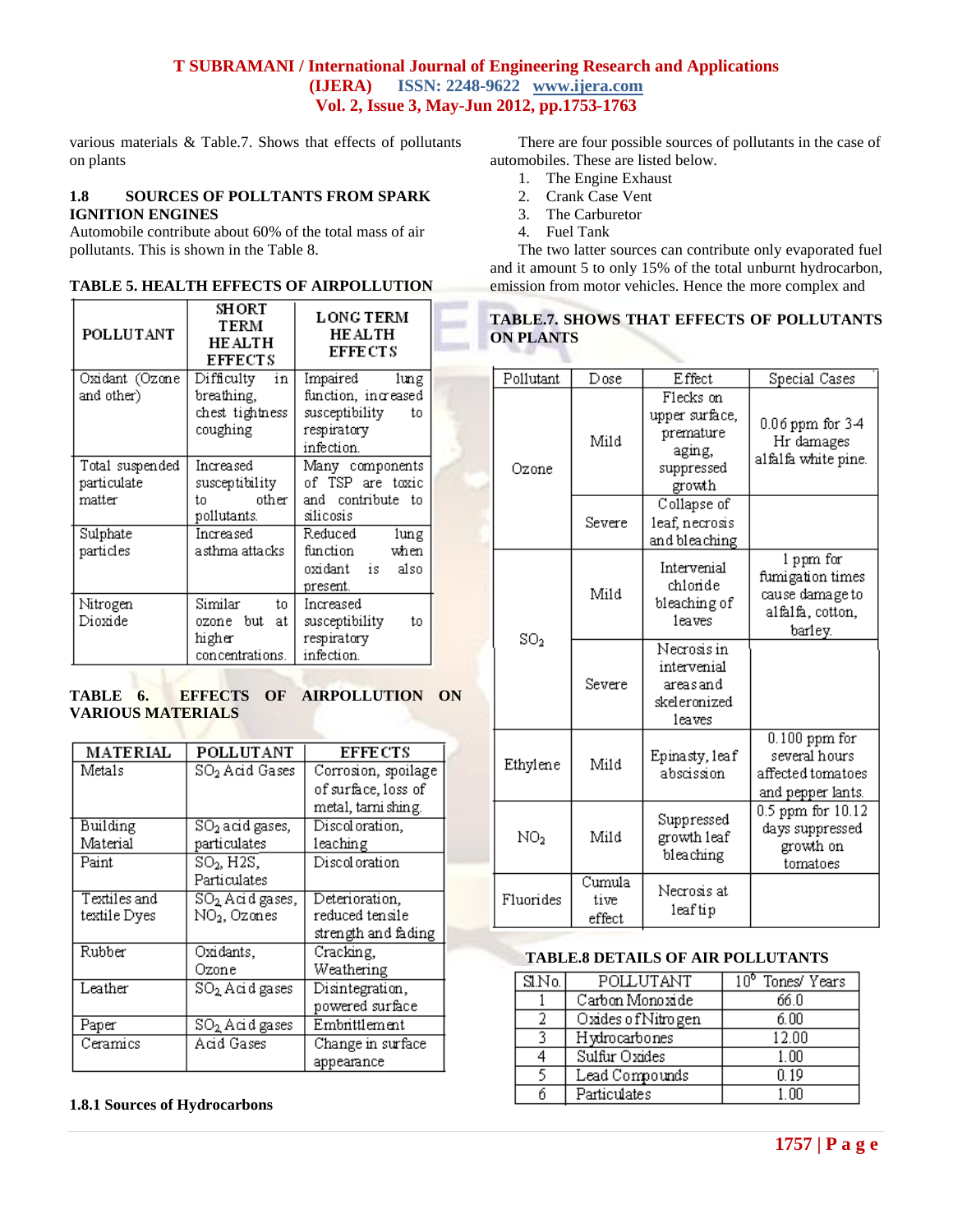more plentiful exhaust. Products of the combustion processes are potentially exhaust products of the combustion process and potentially far more harmful and easier to control than the evaporated full emission. Unburnt hydrocarbons and oxides of nitrogen in the presence of ultraviolet radiation, are mainly responsible for the irrigating and damaging consequences of smog. The reactivity of hydrocarbons and their derivatives in this photosynthesized reaction is a function of their chemical structure olefinic hydrocarbons, aldehyds and other oxygenated hydrocarbons and aromatic hydrocarbons are recognized as the more reactive components of organic material. The saturated lower paraffins (i.e., methane through pentane),benzene and acytelene are practically non- harmful.

## **1.8.1.1 Two sources from the fuel and carburetor system**

- 1. Evaporation losses from the carburetor itself.
- 2. Evaporation losses from the breather vent in the fuel tank.

In order to relieve the interval pressure within the float bowl ,resulting from vaporization of gasoline as the carburetor gets heated during operation, modern carburetors are designed with the float bowl vented by either external vents to the outside or internal vents to the carburetor throat or both. The external vents are a source of hydrocarbon emission to atmosphere during engine operation. The factors responsible for evaporation losses from the carburetor are as follows:

1. The ratio of internal to external venting

2. Float bowl temperature as it affects are pressure difference between the outside and inside of the bowl. 3. Full volatility.

#### **1.8.1.2 Hot Soak Losses**

Another aspects of the carburetor vent loss is termed "hot soak lass" and occurs after the engine has stopped. The heat stored in the engine during operation is transferred to carburetor causing temperature of gasoline in the carburetor bowl to rise 60 to 70º F above ambient atmospheric temperature. The gasoline stored in the carburetor bowl is thus vaporized and is forced out of either the external or internal carburetor venting system to the atmosphere.

Hot soak losses, as the temperature of the gasoline in the carburetor bowl is rising, usually occur within the first 40 minutes after the engine is stopped. In present carburetor design these are a function of bowl capacity. Fuel volatility and ambient temperature for the average sized carburetor using a volatice summer type fuel, the losses vary 0.004 Ib at 75º F ambient temperature to 0.96 Ib at 100º F ambient temperature.

## **1.8.1.3 Breather Vent in Fuel Tank**

Losses from breather vent in the fuel tank result primarily from the slow vaporization of the gasoline in the tank, forcing the vapour through the tank breather vent to the atmosphere. These losses vary with ambient temperature, fuel volatility and car operation. For summer type fuels, with

ambient temperature range of 75º to 100º F the losses results in discharge to the atmosphere of 0.008 to 0.0053 pounds per hour for a vehicle standing and 0.012 to 0.040 round per hour for a vehicle in motion.

A study of the control of hot soak and fuel tank emissions, indicates that approximately 90% of these emissions can be eliminated through changes in the fual system of the modern car. Such modifications basically consist of insulating the fuel tank, equipping it with a pressure vacuum type pop-off valve, and providing for the automobile draining of the carburetor bowl when the engine is stopped.

#### **1.8.1.4 Blow-by Emissions**

The largest secondary source of hydrocarbon emissions associated with automobile engine operation is found in the blow by gases vented from the engine crack case. These gases consist os a mix of unburnt fuel air charge and exhaust products blown past the piston rings during the compression and power strokes of the engine cycles.

Analysis of the blow-by gases indicates that they are composed approximately 85% carbureted fuel air mixture and 15% exhaust products. Accordingly the detailed composition of the hydrocarbons emitted from the crank case reflects the composition of the injected fuel, being burnt in the engine. Concentration of the blow-by gases varies between 6,000 and 11,000 ppm of hydrocarbons.

The high concentrations of hydrocarbons and the injected fuel in the blow by gases is evident from a consideration of the engine blow-by processes. The pressure differential across the piston of the automotive four stroke engine indicates that the most of the blow-by must occur during the compression and power strokes. At piston TDC, the direction of the piston travel changed and a reversal of piston side thrust occurs. Both these factors interfere with the scaling of the piston rings near the time of maximum cylinder pressure. Owing also to the generally spherical form of the flame front the cast portion of the fuel air charge to burn is that located in the annular section at the piston top and cylinder wall. The small clearance between the cylinder wall and piston is sufficient to cause quenching of the flame.

Blow-by emissions rate for cruise, idle and acceleration are found to be generally at a fixed percentage of the rates of exhaust emissions for the given engine. For deceleration, blow-by emission rates are high. Based on an assumed driving pattern, from 25 to 35% of the total hydrocarbon emission results from the blow-by gases.

Theoretical composition show that there is no hydrocarbons in the exhaust, if the system is in equilibrium. Thus it is believed that they are formed in quench area, that is in the cold zone immediately adjacent to the cold combustion chamber walls.

The bulk gases will be exhausted primarily during the middle portion of the exhaust period. During this time, it is experimentally observed that the hydrocarbon concentration is low. On the other hand the first and last part of the exhaust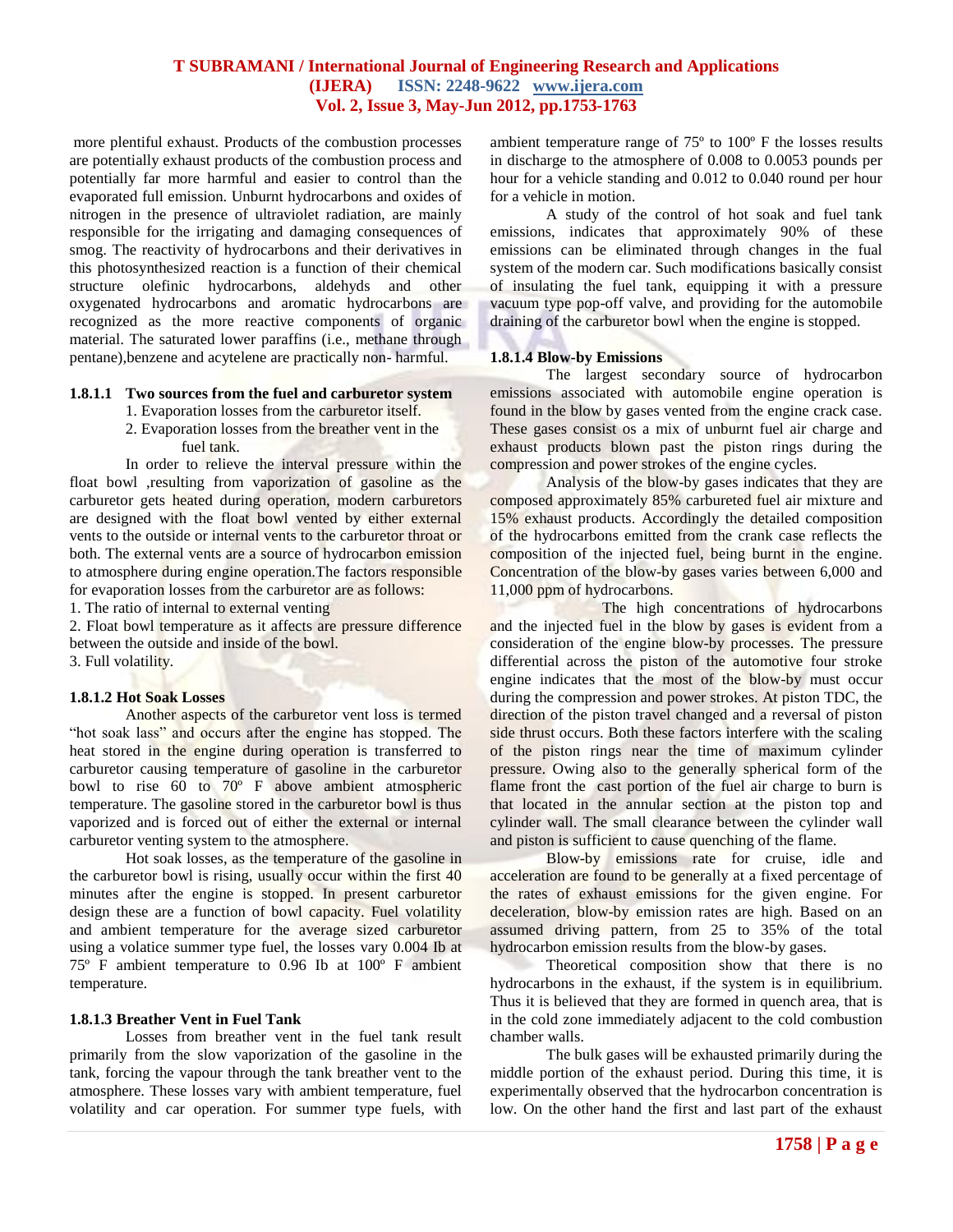process which is primarily when the quench gases are being exhausted shows high concentration of hydrocarbons.

In looking at hydrocarbon data from real engines, however one most recognize is that oxidation does not take place in the exhaust process and exhaust system.

#### **1.8.2 Carbon Monoxide**:

In an attempt to reduce where and how carbon monoxide is formed the result of theoretical computations are presented in the figure. This shows CO concentration as a function of the extent of expansion of the gases for an ideal cycle for three different equivalence ratios. Experimentally measured exhaust gas concentration of CO are shown for two equivalence ratios.

Again, the dates show that the measured concentration of CO at peak cycle temperature that those existing at the end of the expansion. Thus as in the case of No, CO is also formed in the bulk gases, and in part at least as a result of frozen products. Particularly at rich mixtures, measured concentration of CO are closer to the peak cycle concentrations than to those existing of equilibrium occurred all during the expansion process.

Interestingly enough as one approaches stoichometric or leaner mixtures, it appears that measured concentration of CO is more nearly approach the concentration that woud be expressed if equilibrium occurred during all of the expansion process.

Since there is non equilibrium in so far as the concentration of CO is concerned during the expansion process, it is necessary to look at the destruction reactions involved. The Primary destruction reaction for CO is,

 $2CO + 2OH \rightarrow 2CO<sub>2</sub> + H<sub>2</sub>$ 

When this reaction is in equilibrium, its reaction rate is relatively rapid. It appears that the CO concentrations high because the atomic hydrogen concentration are high, that is the rate of destruction of hydrogen appears to be low. The two ractions that cause hydrogen destructions are,

 $H + H \rightarrow H_2$ 

 $H + OH \rightarrow H_2O$ 

CO concentration follows directly the air fuel ratio and a rich mixture operation must be avoided at all times. There is a greater concentration of carbon monoxide in the exhaust than expected due to freezing.

As air fuel ratio decreased toward richer fuel mixture, the volumetric percentage of CO increases. This results in an increase in volumetric percentage CO with decreasing cruise speed and with decreasing severity of acceleration, reaching a maximum percent of carbon monoxide deceleration. The effect of air fuel ratio on volumetric percent carbon dioxide is opposite to that for carbon monoxide. With decreasing air fuel ratio volumetric CO decreases. With increased operating temperature and oxygen concentration (ie) high air fuel ratio and high peak cycle temperature to chemical equilibrium between CO and  $CO<sub>2</sub>$  is shifted towards carbon for the engine operating condition of high speed cruise and acceleration.

In contrast to volumetric percent emission, weight emission of CO expressed in pound per hour in general increase with severity of engine operation varying from a maximum of rapid acceleration through cruise to a minimum at deceleration and idle. This differences results from the more rapid increase in exhaust gas flow. With severity of engine operation, overriding the decrease in volumetric percent of carbon monoxide in the exhaust.

#### **1.8.3 Oxides of Nitrogen**

Figure shows a plot of NO concentration where as the extend of expansion of the products of combustion in the cylinder. The curves shows are for different equivalence ratios and shows the NO concentration that would be present if thermodynamic equilibrium were maintained during expansion. The measure levels correspond more nearly to the NO concentrations present at the beginning of expansion rather than the NO concentration at the end of Expansion. Concludes from, that the NO concentration measured in the exhaust should correlate reasonable well with. The peak cycle temperature shows that the peak temperature varies with location in the combustion chamber.

The NO concentrations at approximately stoichiometric air-fuel ratios follow the same trend as the peak temperature curve and for a rich mixture, they do not follow the same trend as the peak temperature curve.

If NO is primarily related to the peak combustion temperature, it may be inferred that is formed primarily in the bulk gases as opposed to being formed in a quench zone next to the cold combustion chamber walls. This deduction is shown in figure, as a function of distance for the head manifold surface that is distance downstream from the exhaust value. For three quarter of the cycle there is no flow in the exhaust line.

When exhaust does occur, the first gases to come out will be those adjacent to the exhaust valve which in turn will be followed by the large bulk of the gases by the quench zone gases scraped from the cylinder walls as the piston moves up on the exhaust stroke. If the deduction that the NO is formed primarily in the bulk gases is correct, the concentration of NO as a function of distance down the exhaust pipe should increase, reach a maximum and then decrease.

The amount of NO that would be present in the exhaust of an ideal, constant volume cycle were followed and if the NO concentration in the exhaust gas that formed at TDC, that is at the peak cycle temperature. It can be seen that for this situation NO reaches a maximum of an air fuel ratio of around 18 or 19%.

Two experimental curves for spark ignition engines are shown. Both curves were taken with the spark timing adjusted as the air fuel ratio ws changed so that the peak pressure always occurred at 10 degree. The reason for during this is, that in the engine peak temperature changed with a changes in the air fuel ratio for two reasons. In the first place, peak temperature will change with a change in the air fuel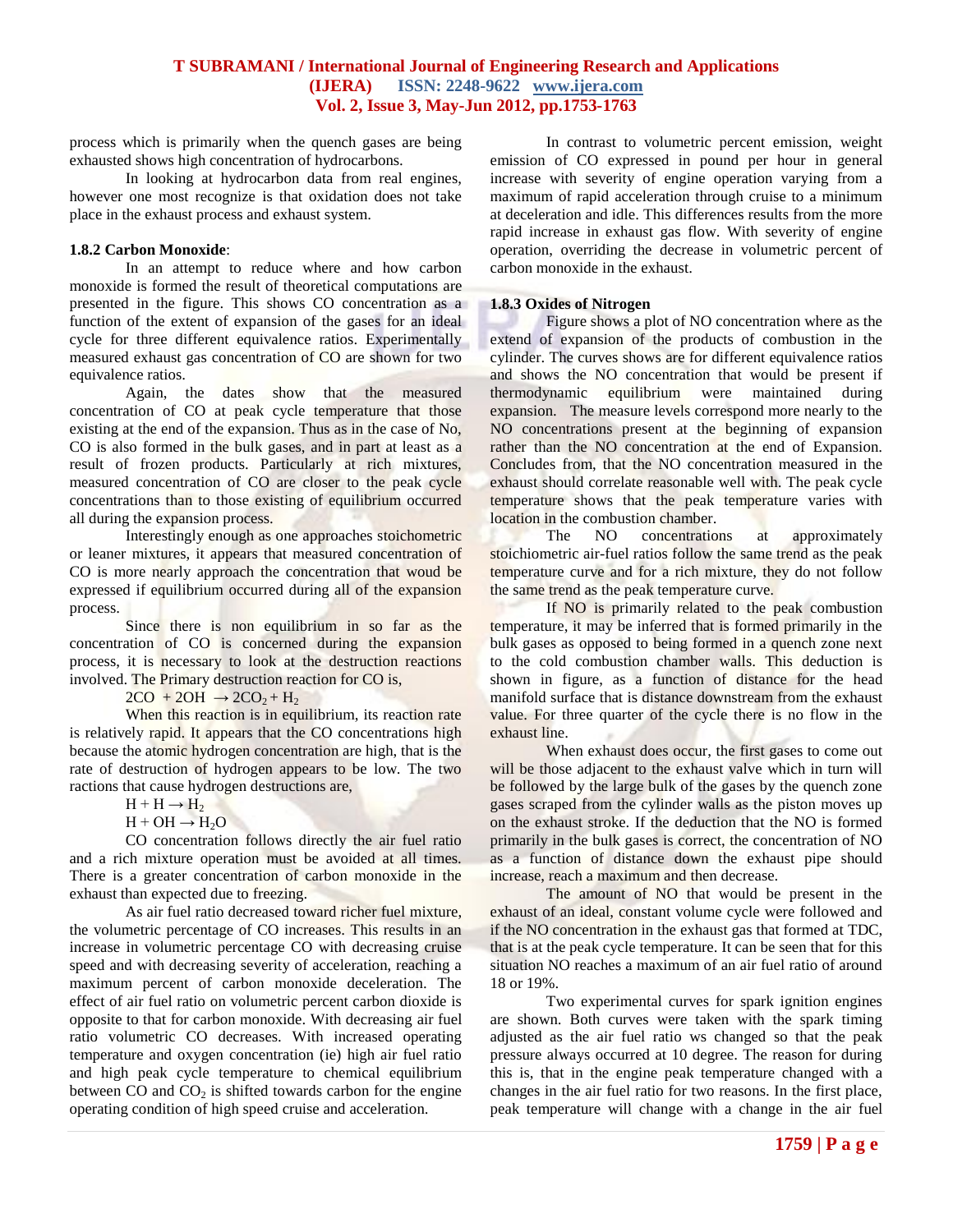ratio because, of more or less excess air to be heated up, just as in a burner, However, in the engine in addition the flame speed varies with a change in air fuel ratio and as a consequences, peak pressure will occur at different cylinder volumes with a consequently change in peak temperature. One of the curve is for a premixed mixture and the other curve is for a heterogeneous mixture such as in undoubtedly present in a practical multi cylinder spark ignition engine.

The most important NO destruction reactions are,

- 1)  $NO + N \rightarrow N_2 + O$
- 2) NO +  $O \rightarrow N + O_2$
- 3) NO + NO  $\rightarrow$  N<sub>2</sub>O + O  $\rightarrow$  N<sub>2</sub> + O<sub>2</sub>

Of these reactions, number  $(1)$  is slowest while number (2) and (3) are the fastest. All of them are quite slow, thus explaining the fact that very little recombination takes place during expansion. The Table.9.explains the effect of vehicle mode on emissions.

**TABLE.9 EFFECT OF VEHICLE MODE ON EMISSIONS.** 

| Vehicle          | Flow<br>Engine |      |       | Concentration |          |
|------------------|----------------|------|-------|---------------|----------|
| Condition        |                |      | HС    | co            | NO.      |
| 1. Idle          | Operating      | Very | High  | High          | Very low |
|                  |                | low  |       |               |          |
| 2. Cruise        |                |      |       |               |          |
| i.Low speed      | Operating      | Low  | Low   | Low           | Low      |
| ii.High Speed    | Operating      | High | Very  | Very          | Moderate |
|                  |                |      | low   | low           |          |
| 3. Acceleration  |                |      |       |               |          |
| i. Moderate      | Operating      | High | Low   | Low           | High     |
| ii. Heavy        | Operating      | Verv | Mod   | High          | Moderate |
|                  |                | high | erate |               |          |
| 4. Decel eration | Operating      | Verv | Very  | High          | Very low |
|                  |                | low  | high  |               |          |
| 5. Soak          |                |      |       |               |          |
| i. Hot           | Stopped        | None |       | $-$           |          |

# **2. METHODS AND METHODOLOGY**

Transport facilities is being improved every year in the town to meet the increase in demand due to the population growth and tourism growth. There are large no of commercial vehicles and non-commercial vehicle is Tourism Town. In order to access the auto emission of these vehicles. One Authorized Vehicle Emission Testing Centre is available in Udhagai Town. Survey was conducted in this emission centre through Regional Transport Office.

## **2.1 TESTING METHODOLOGY FOR DIESEL VEHICLES**

 Netel's smoke meter Model NPM-SM-111B ( Figure.1) has been designed and developed to get an accurate reading of diesel engine smoke emissions, according to the specifications laid down by MINISTRY OF SURFACE TRANSPORT (MOST). Its use promoters combustion efficiency for fuel economy in diesel vehicles and stationary diesel engines.



## **FIGURE.1 NETEL'S SMOKE METER MODEL NPM-SM-111B**

The key features of smoke meter are

- $\triangleright$  Alphanumeric LCD display with back light for day  $\&$ night operation.
- User friendly keyboard & display interactions.
- Built=in 24 column printer for hard copy of the report
- Autozero facility
- Easy Calibration check.

## **2.1.1 Technical Specifications**

| 1. Model Number           |           | $: NPM-SM-IIIIB$                    |
|---------------------------|-----------|-------------------------------------|
| 2. Type of smoke          |           | : Partial Flow                      |
| 3. Display Indication     |           | : Light Absorption Co-efficient (K) |
|                           |           | / percentage opacity                |
| 4. Display range          |           | $: 0$ to 99 / m                     |
| 5. Scale Resolution       | : 0.1 / m |                                     |
| 6. Linearity              | : 0.1 / m |                                     |
| 7. Drift                  |           | : Zero: $0.1/m$                     |
|                           |           | Span: $0.1 / m$                     |
| 8. Repeatibility          |           | :01/m                               |
| 9. Light Source Details   |           | : 5 mm diameter green               |
| <b>LED</b>                |           |                                     |
| 10. Responce Time         |           | $: 0.3$ Seconds                     |
| 11. Warm-up time          |           | $: 1.5$ Seconds                     |
| 12. Operating Temp. range |           | : 5 to $50^{\circ}$ c               |
| 13. Power Requirement     |           | : 260 V AC + 10 % 50 Hz             |
| 14. Weight                |           | $: 24$ Kgs                          |
| 15. Dimensions            |           | : (W) 47.5 cm X (D) 47              |
| cm x (H) 26 cm            |           |                                     |
|                           |           |                                     |

# **2.2 TESTING METHODOLOGY FOR PETROL VEHICLES**

 The model NPM-CHI CO / HC analyzer (Figure.2) can be for the infrared analysis of the exhaust gases of OTTO cycle engine.A check of CO / HC exhaust values is currently essential if an engine is to be correctly set up or in order to diagnose possible operative malfunctions. Unless exhaust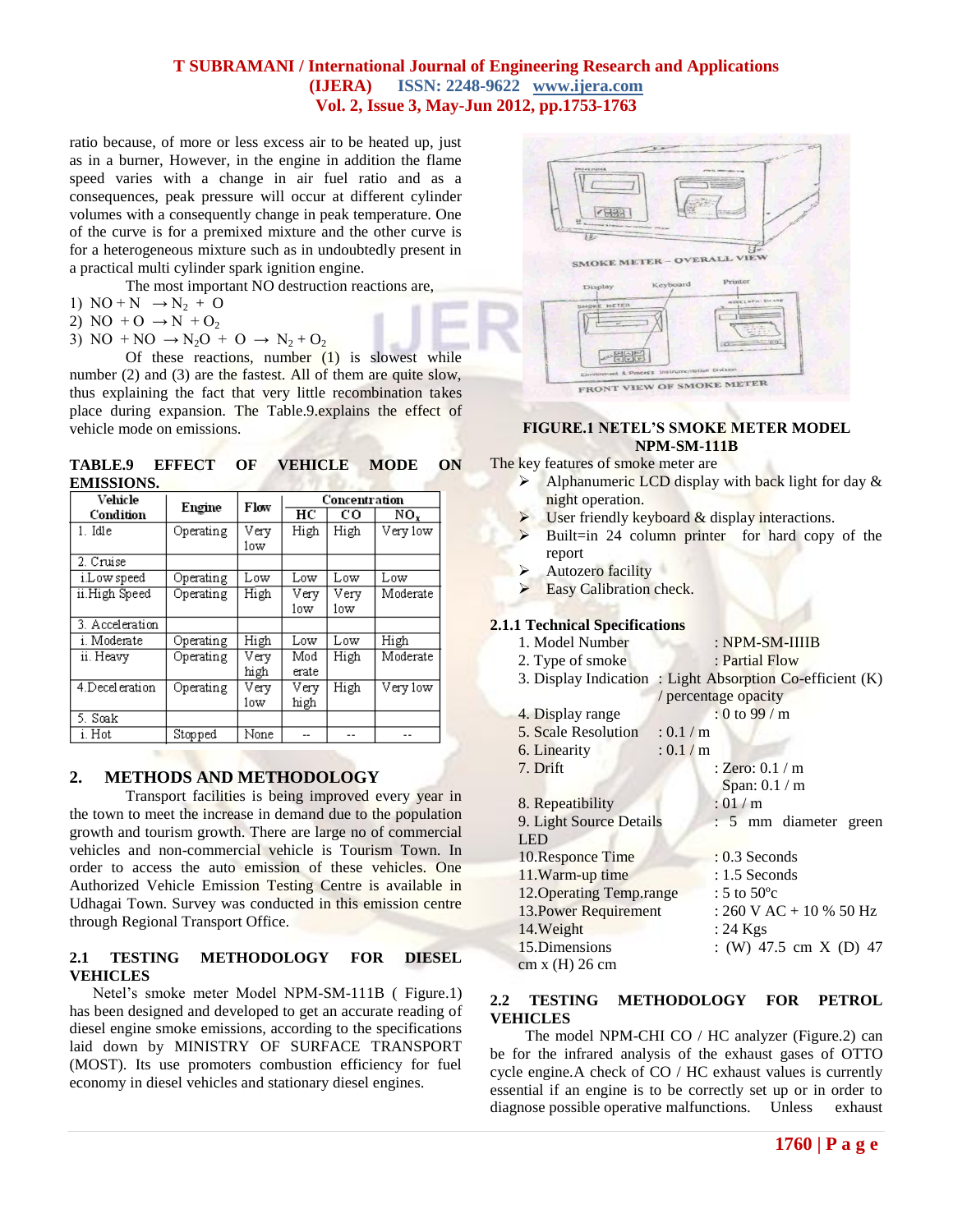values are correctly adjusted. It is absolutely impossible to obtain a good engine performance of good economy of operation.



## **FIGURE.2 MICROPROCESSOR CO/HC ANALYZER**

#### **2.2.1 Technical Specification**

|                                             | Range of measurement : CO: 0 to 8.5% vol.res.0.01%          |
|---------------------------------------------|-------------------------------------------------------------|
| HC: 0 to 1995 ppm, res. 5 ppm               |                                                             |
| <b>Operating Temperature</b>                | : + 5° C to + 45° C (+2)                                    |
|                                             | Pressure variation : Max error 0.2% for variations of 50    |
|                                             | millibars $(37 \text{ mm Hg})$                              |
| Measuring gas Intake                        | $: 5 - 81 / min$ (approx.)                                  |
| <b>Flow Check</b>                           | : Manual                                                    |
| Condensate Discharge                        | : Automatic                                                 |
| <b>Response Time</b>                        | $\therefore$ > 10 Sec.                                      |
| Warm up time                                | $:$ max 15 minutes                                          |
| Power supply                                | : $230 \text{ C} + 15\%, 50 \text{ Hz} - 100 \text{ watts}$ |
|                                             | Automatic Signal with Error code                            |
| Printout if $> +15\%$ Zero Setting : Manual |                                                             |
| Calibration                                 | : Manual                                                    |
| Printer                                     | $: 24$ Col.                                                 |
| Dimensions                                  | $: 400 \times 200$ 350 mm                                   |
| Weight                                      | $: 12$ Kgs (approx.)                                        |
|                                             |                                                             |

## **3. RESULTS AND DISCUSSION**

A survey of vehicular pollution has been undertaken to access pollution contribution from transport sector. The available information are compiled from different sources and sued for emission estimation from transport sector in the Ooty Town. CO, HC and smoke density for Indian vehicle and the findings are plotted for the year of makes in the following graphs.

According to the study and the survey, it is concluded that old model vehicle are major polluters. Two wheelers emit major amount CO and HC.

Figure.1. shows that smoke density versus year of make (lorry and bus). Permissible limit of smoke density by the 4-stroke engine (lorry and bus) is 65 hatridge units. It is fond from the plot that the emission of pollutant is maintained

well within the permissible range. i.e., below 60 hatridge units by vehicles aged with 25 years of less. Vehicles which are put in use above 25 years normally reaches the permissible limit of smoke density



## **FIGURE.3. SMOKE DENSITY VERSUS YEAR OF MAKE (LORRY AND BUS)**

Figure.4.shows that smoke density versus year of make of van and tempo. Vehicle aged around 40 years is about to reach the permissible limit.



# **FIGURE.4 SMOKE DENSITY VERSUS YEAR OF MAKE (VAN AND TEMPO)**

Figure.5. shows the emissions of CO in % of volume by 2 stroke and 4 stroke engines. It is obvious from this result that 2-stroke engines emit more CO rather than 4-stroke engines.



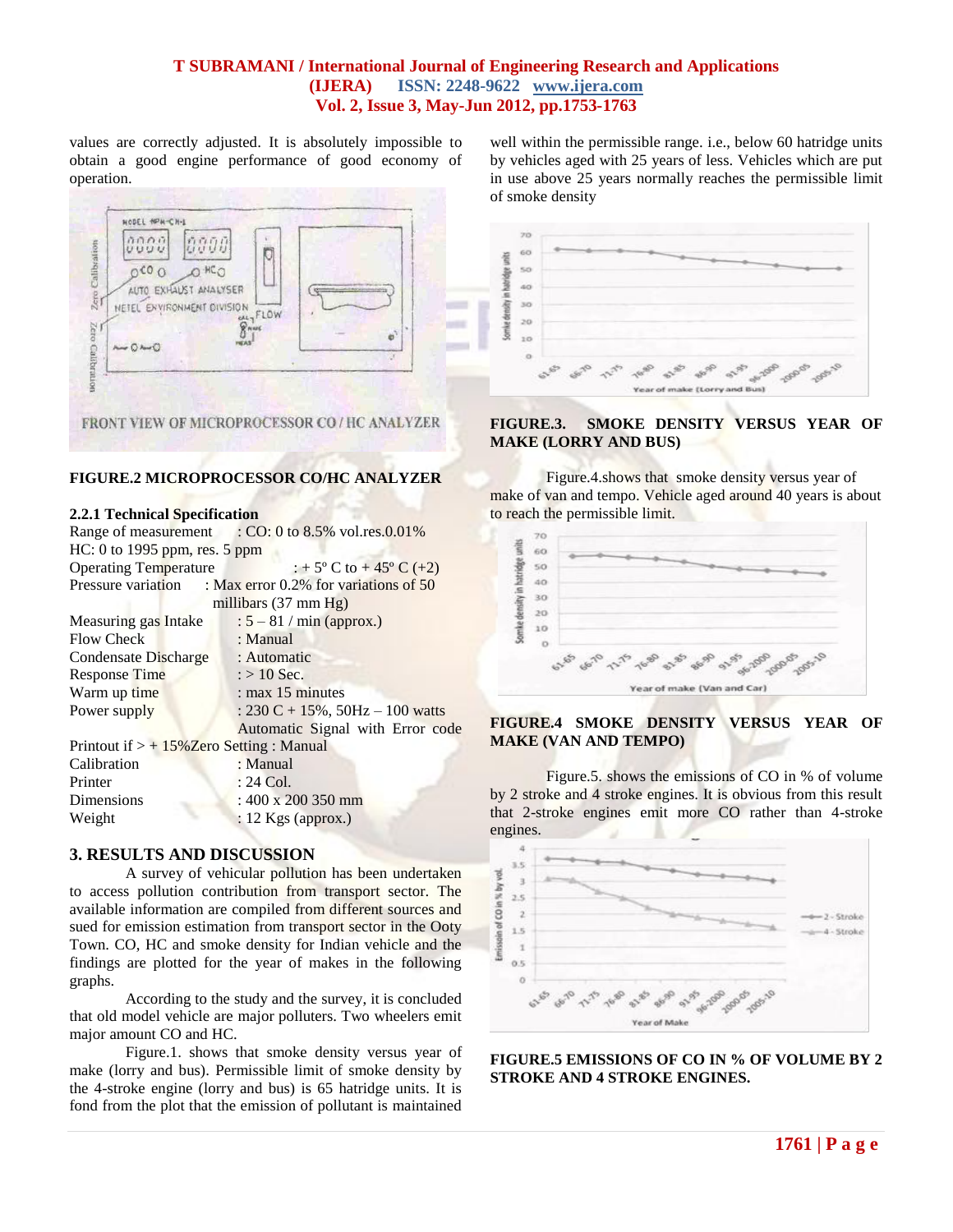Figure.6.shows the emission of HC in ppm which indicates that 2-stroke engines emit more HC than 4-stroke engines.



#### **FIGURE.6 EMISSION OF HC**

#### **4.CONCLUSION**

Many of the problems discussed earlier start at the local level. For quite a long time, scientists were under the impression that these problems were localized and they were trying out technologies and scientific methods to abate pollution and protect the local environment. But deep studies indicate that these problems not only affect the local environment, but the ill-effects spread to the other parts of the world as well. If this situation continues, then life on earth on become intolerable. Hence "Save our Earth" has become the slogan now. The problems and their ill-effects have to be thoroughly analyzed at the global level. But, to prevent illeffects, suitable action has to be taken at the level. Environment is a partner to development and not an impediment. In order to maintain essential ecological process, to ensure genetic diversity, sustain species and eco-systems, prevent environment degradation, the following changes should be made in the vehicle to reduced the emission.

## **Modification in old vehicle.**

According to the study, it is often assured that gross polluters are simply old vehicles. Ashok Leyland has been able to improve its well-established range of layland and Hino-commercial diesel engines to meet Euro I emission norms essentially by modifying the "engine heads" and by fitting slightly higher pressure injection pumps. An essential features of such modifications is that they can be retrofitted to existing engines there by providing a dramatic reduction in emissions while being relatively cheap and quick. This is obviously better than a policy of banning vehicles over certain age, because that will lead not only to a neglect of vehicle's engines over the fag end of its legal life, but also a dangerous neglect of its steering breaking and suspension systems.

 Fuel Quality and Emissions. No legislation or technology can bring down emission levels unless fuel quality also improves. Most Indian refineries now have Fluidized Catalytic Crackers which produce high quality petrol with little need for octane enhancing lead compounds and have

operational hydro-desulphurising units which produce diesel with maximum sulphur levels of diesel with maximum sulphur levels 0.25 percent rather than the one to three percent common even last year.

 Most Automobile manufactures have launched Vehicles with a multi-point fuel injection and engine management system that uses conical injectors and is claimed to be impervious to fuel adulteration level of even 50 percent.

 The Government of Tamil Nadu Authorized the Tamil Nadu pollution Control Board to test and issue Emission Under Control Certificate (EUCC) for four wheelers.

According to the study two wheeler are gross polluters of CO and HC. Hence Government should bring legislation such a way that the Emission Under Control Certificate (EUCC) test for two wheelers also.

• Routine (and relatively cheap) maintenance and emission testing along with good quality fuel enables to control vehicular emissions.

#### **5. REFERENCES**

- [1]. Ganesan .K.Pamdit.V.I. Dixt.S.N.and Yennawar .P.K. "Flouride Industry : Air Pollution and It's Impact on the surrounding Area" IJEH.  $20(1)$ :  $62 - 6$ 178).
- [2]. Zutshi .P.K Mahadevan T.N. Vaidyananthan .M. and Sathe.A.P. "Studies on SO2 and a Few Other Pollutants In Air and In Rainwater" IJEH, 20(1): 14  $-28(1978)$
- [3]. Karunanadhi .M, "Air Quality Survey of Madras City" M.E., Thesis, College of Engineering : Guindy (1979)
- [4]. Jagadeesen .D, " Pollution Survey Around Basin Bridge Power House" M.E., thesis College of Engineering Guindy (1982)
- [5]. Dharamadhikari .D.M and Yennawar .P.K, "Air Borne Manganese Level In surroundings of Ferro – Manganese factory" JIEH, 24 (1) : 36 – 43 (1982).
- [6]. Thahamjeya Veera RAj .T. "Experimental Assessment of air Quality in the Basin Bridge Power House Area" M.E., Thesis, College of Engineering Guindy (1985)
- [7]. Gupta .R.K., Sharma .V.P, and Arara .H.C., "A Study of Air Quality at Kanpur" IJEH, 29 (2): 180 – 182 (1987)
- [8]. Joshin .S.D, Phadke .KM. Gajrani .C.P., Kothari .J.V., Seth .A.K.Bhandari.I.M and Aggarwal .A.L., "A few measurements & Ambient Air Pollutants of Udaipur City " IJEH, 33 (1) : 31 – 39 (1991)
- [9]. Ravindra .V, Rajeshwarker, "Evaluation of Ambient Air Quality of Gulbarga City: M.E., Thesis , Department of Emvironmental Engineering. H.K.E Society's P.D.A College of Engineering Gulbarga – 2 (1993).